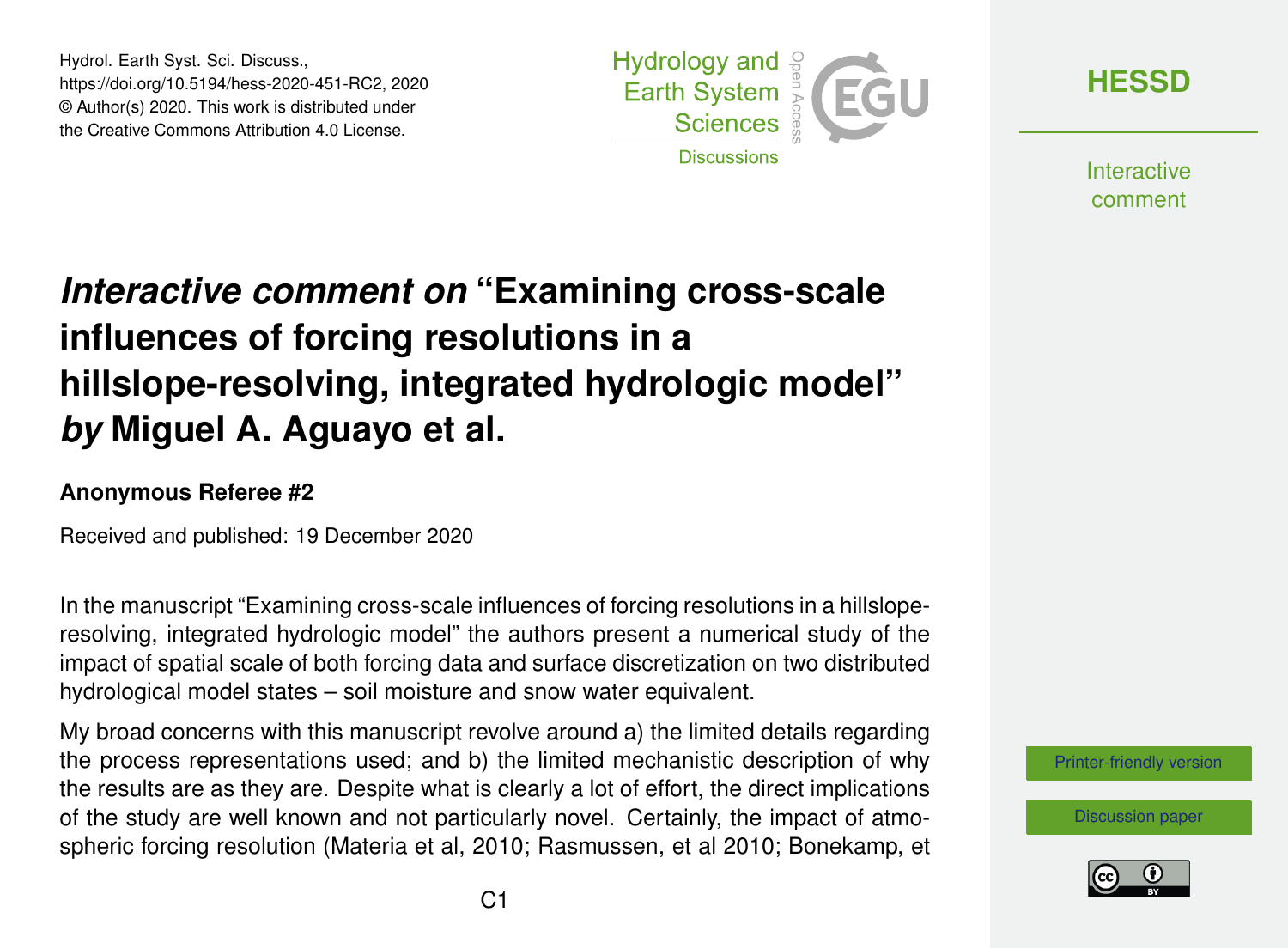al, 2018; Vionnet, et al. 2020), DEM resolution (Schlögl, et al 2016; Metcalfe, et al. 2015; Rasmussen, et al 2010), forcing errors (Raleigh, et al. 2015), and process scale (Klemeš, 1983) on both snowcover and hydrology are well known (to cite but a few examples). I will elaborate on these points below.

I have a major concern with this work viz a viz the (lack of) details regarding keyprocesses. The authors note that as the computational grid becomes more coarse, fine scale topography smooths out and thus impacts the surface energetics and subsequent SWE distributions. Certainly, this was to have been expected and especially the case with snow cover simulation in mountain terrain where smaller computational cells can better represent the heterogeneities in mass and energy (Dornes, et al, 2008; Schlögl, et al 2016; DeBeer, et al 2017; Vionnet, et al. 2020). However, there is seemingly no consideration of any of the small- to medium-scale (i.e., the 50 m to 250 m length scales considered) processes that might be affected by the scale perturbations, and no mechanistic discussion thereof to put the results into context. For example, there is no description of canopy interception of precipitation, nor if shortwave radiation to the slopes is cosine-corrected to take into account slope and aspect nor a discussion on shadowing, a key component in mountain terrain (Marsh, et al 2012). There is no discussion on the mechanical impact of terrain on wind fields, a key consideration in alpine terrain where overlapping terrain impacts makes simple spatial interpolation insufficient (Ryan, 1977). Specifically, wind accelerates over ridge crests and decelerates on the lee-slopes (Wood, et al, 2000). Near ridges, these high windspeeds can greatly increase sublimation (Mott et al, 2018) and cause blowing snow that further increase rates of snow sublimation. Mass lost to mid-winter sublimation can be as high as 10% to 30% (Mott et al, 2018), and is a critical component for evaluating total end of winter snow mass. The authors idly muse that "[. . .] might demonstrate that snow processes are not only dependent on orographic characteristics at that specific spatial scale, but also are highly dependent on the complex interaction between mass and energy inputs coming from the atmospheric processes and local topography." This is such a trivial, well-known statement I am uncertain why they hedge it with 'might'! Yet, Interactive comment

[Printer-friendly version](https://hess.copernicus.org/preprints/hess-2020-451/hess-2020-451-RC2-print.pdf)

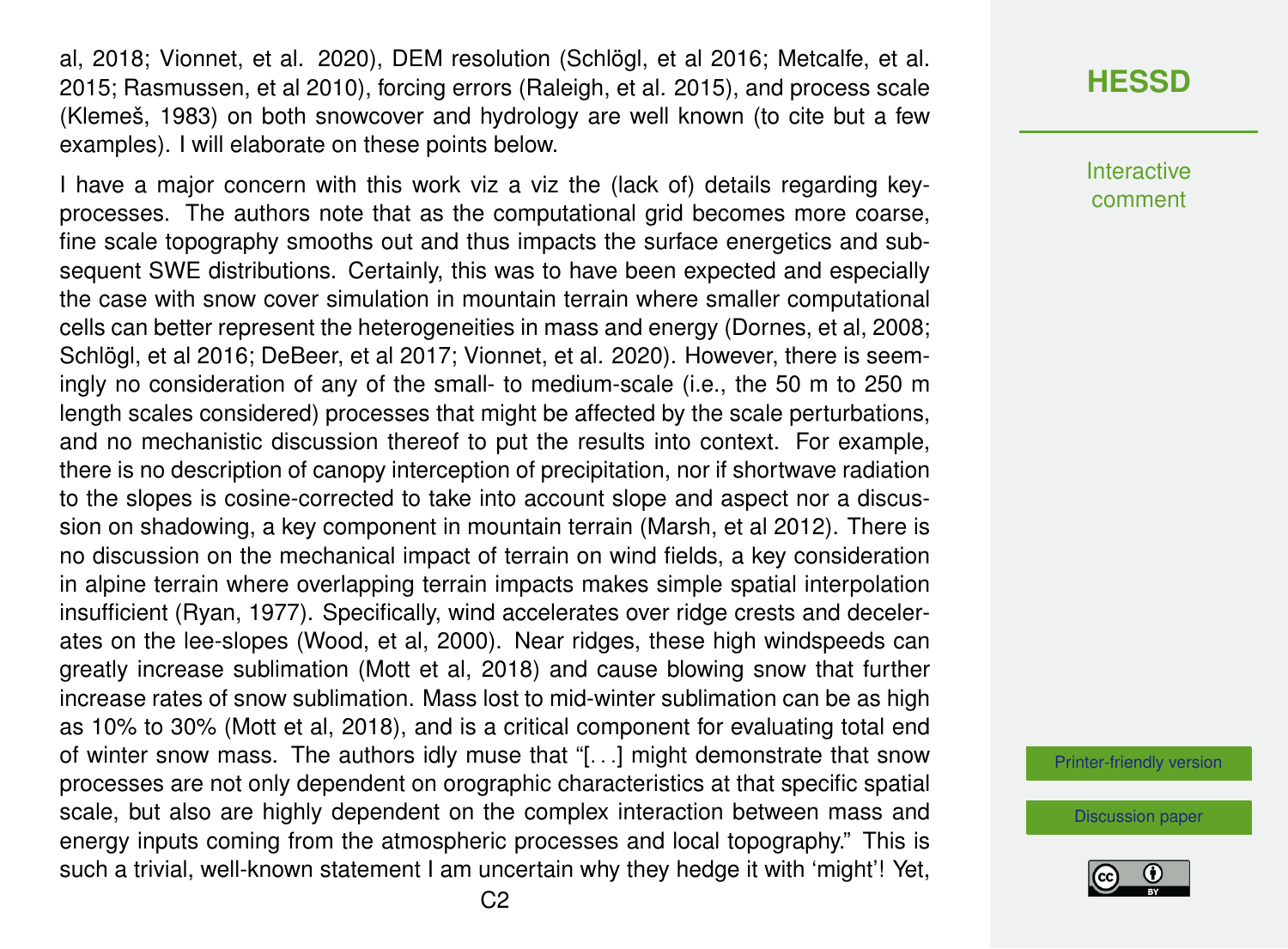such a limited analysis and an obvious statement does not help the reader fully understand the impacts of the various numerical experiments. The interplay of topographic scale and NWP resolution on such key processes was missing from the analysis. It is not clear if these processes are implicitly treated, ignored, or not considered. The above noted processes are required for realistic snowmelt modelling and at the very least in such an analysis should be mentioned. This is to say nothing of the topographic impacts on the hydrology impacting soil moisture, however I hope my point is clear.

Another concern I have is with respect to the meteorological downscaling. In fact, I do not think it was done? As far as I could tell, there is no indication as to what geopotential or atmospheric height the forcing data were extracted from the WRF simulation. If a 'surface' prognostic variable was taken this can be problematic as, depending on the coarseness of the NWP resolution, the NWP terrain might be below the higher-resolution CLM topography. Thus, there may be cold biases, longwave biases, et cetera that are not considered (e.g., Bonekamp, et al, 2018). Further, this is a major complication with how windflow is treated. As noted above, high winds on crests (not even considering blowing snow) can lead to large sublimation losses, and differences in these should be visible between a 50 m to 250 m terrain model especially when forced with a 1km and a 9 km WRF simulation. However, the results and description lead me to believe that winds and meteorological forcing were simply assigned from a Xkm WRF simulation to the CLM terrain. I struggle to reconcile a decision not to downscale any meteorological forcing with running a 30 m hydrological model in alpine terrain.

A key detail and piece of analysis that is not mentioned is if the same amount of mass is input from the 1 km WRF simulations versus the 9 km simulations. Specifically, there is no reason to expect that cumulative seasonal precipitation is the same between the 1 km and 9 km WRF simulations (e.g., Bonekamp, et al, 2018; Rasmussen, et al 2010). Thus, the difference in results between the baseline and the various spatial scale perturbations is going to be a combination of small-scale process representation and dif-

## **[HESSD](https://hess.copernicus.org/preprints/)**

Interactive comment

[Printer-friendly version](https://hess.copernicus.org/preprints/hess-2020-451/hess-2020-451-RC2-print.pdf)

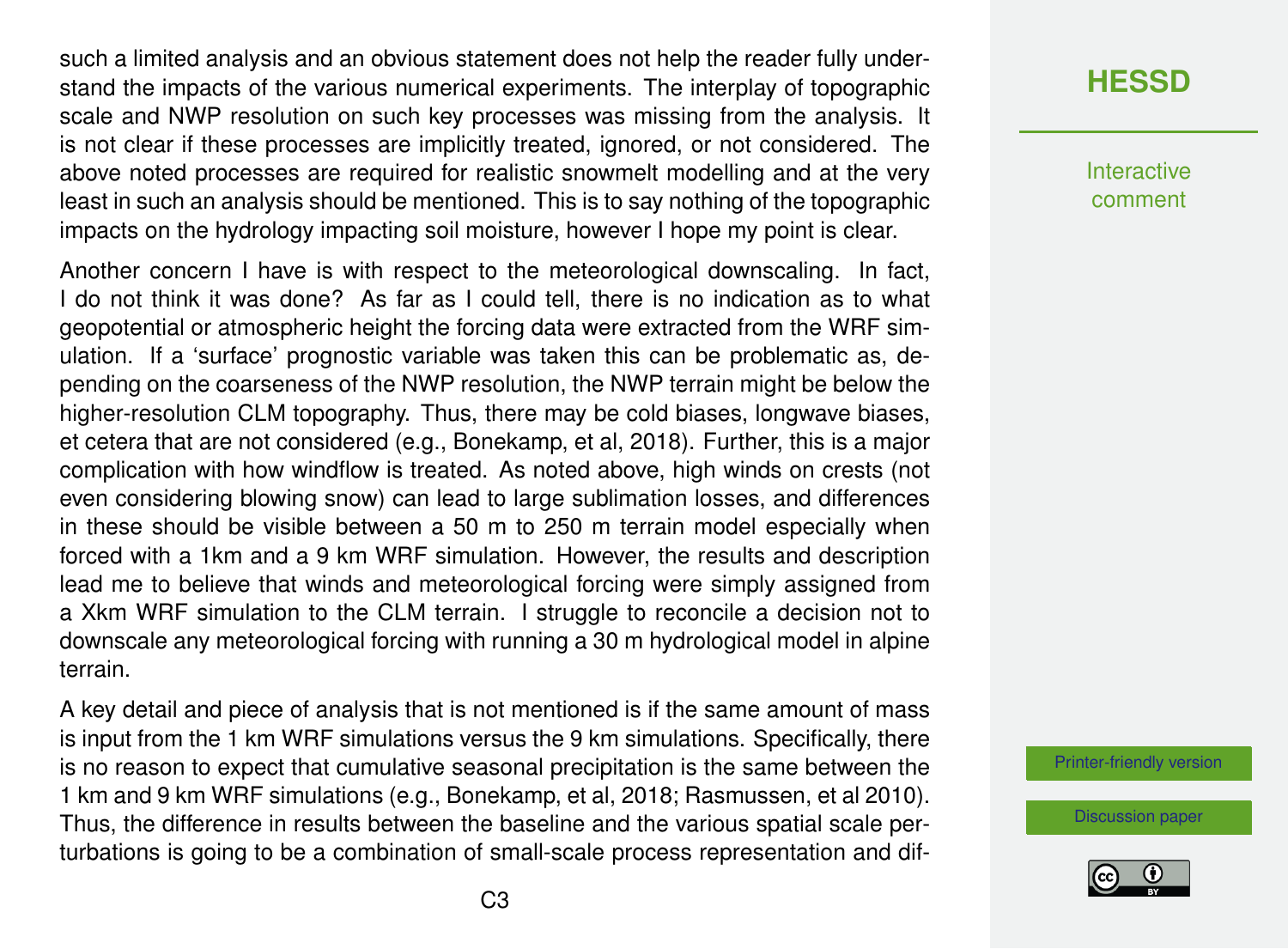ferences in mass input. I realize scope with these types of numerical experiments can quickly get out of hand with "what if!" type questions. However, I am disappointed there is no comparison of the downscaled (however it was done) WRF forcing data with observations. I think this would have helped gauge if a 9 km WRF simulation was even close to providing anything but large-scale synoptic conditions or that it may be totally unsuitable for any type of hydrological modelling. Does it provide a precipitation mass estimate that is remotely close to correct?

Lastly, I think a major short coming of the manuscript is a lack of statistical analysis of the errors. The authors postulate a north-south distribution of errors, however there is no rigour in this statement to truly quantify this. Nor the elevation dependence on RMSE. The author's state "requires accurate and timely knowledge of runoff generated by snowmelt for water management" however no attention is given to melt timing, the impact of scale on this, nor if the melt timing produced by any of the combinations is close to observed melt timing.

As a note on the distributed RMSE, I wonder if the authors considered other ways of expressing the error metrics? The RMSE plots (Figure 8,9) have the WRF resolution artifact which is rather distracting. Distributions of RMSE or perhaps something like the Wasserstein metric may help the multi-scale analysis.

Regrettably, in the current form, I cannot recommend this manuscript for publication.

Specific points follow:

Figure 1 needs a legend

L1 I found the abstract quite long and should be tightened up

L5 "many issues" – a bunch of effort is spent making it seem liked distributed models are highly uncertain (which is absolutely a fair concern) and yet they are used herein. I think this should be tightened up, especially in the abstract

L13 "discrepancies" word choice

**[HESSD](https://hess.copernicus.org/preprints/)**

**Interactive** comment

[Printer-friendly version](https://hess.copernicus.org/preprints/hess-2020-451/hess-2020-451-RC2-print.pdf)

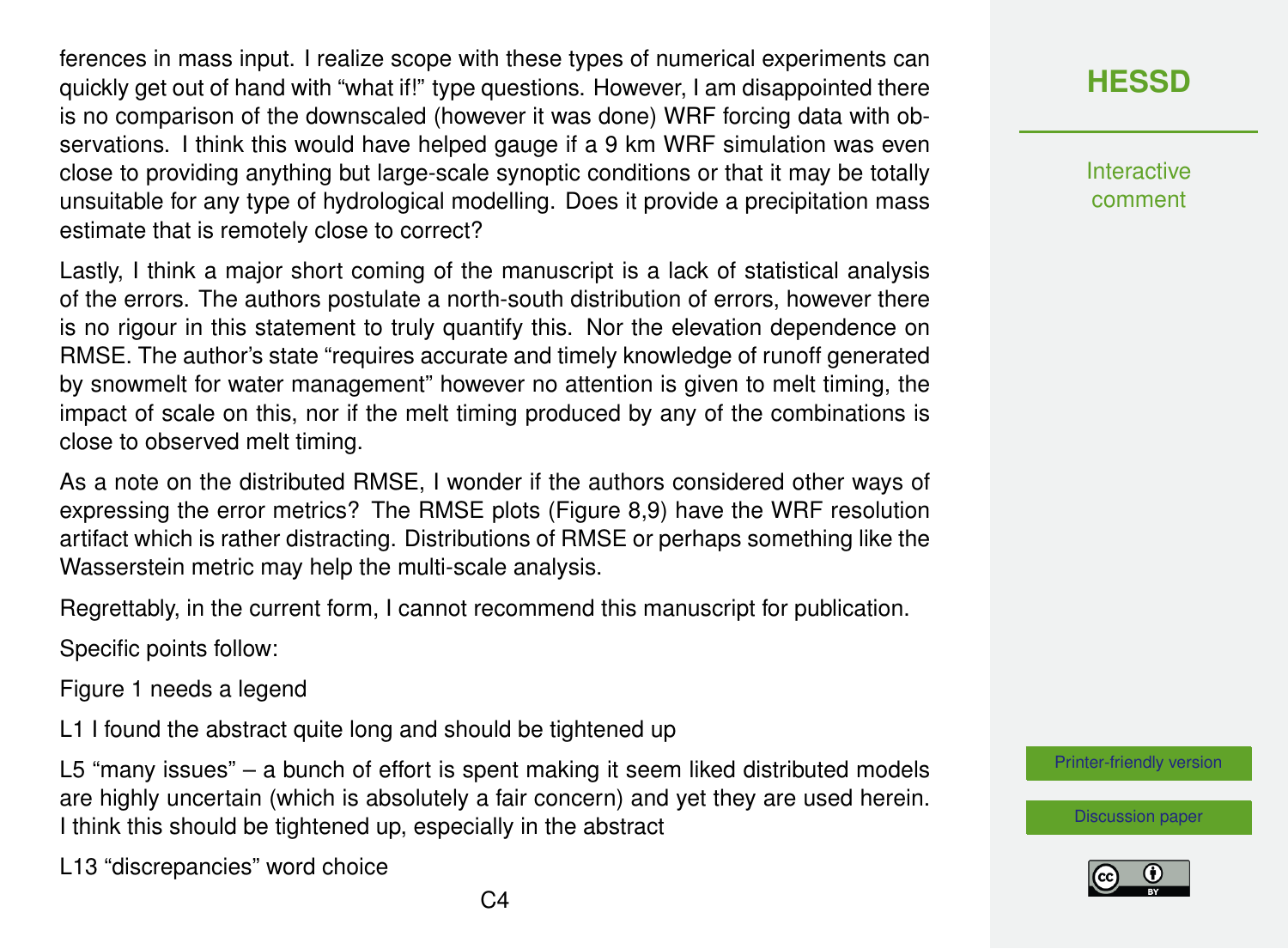$LS3$  "those" = what?

L34 "prove performance" debateable, lots of simple models completely fail in cold region, alpine terrain. Either way, citation needed.

L35 "watershed processes...properties" such as?

L38 "Because these models require. . .impossible to validate" I think I understand what you're saying here but could be tightened up. By construction, any model is impossible to validate in an ungagued basin.

L39 "Inc, 2015" confirm Inc is right

L39 & L43 Are you using integrated and physically based synonymously?

L48 "often not representative" citation needed

L49 "radar-retrieved precipitation" can also note low elevation gauge bias and/or total lack of gauging in complex terrain.

L51 "these models" which models?

L54 "spatial scales" spatial and temporal?

L67 "fewer of these studies" which studies?

L75 "To our knowledge only one study..." I would suggest that is not correct. A few examples: Rasmussen, et al 2010; Ikeda, et al. 2010; Bonekamp, et al, 2018; Vionnet, et al. 2020

L93: "more integrated way" what does this mean? Process coupling? Process representation?

L98: Discussion should be lower-case d

L106: "facing" word choice

L125 How fine of a scale is 'fine' referring to?

**Interactive** comment

[Printer-friendly version](https://hess.copernicus.org/preprints/hess-2020-451/hess-2020-451-RC2-print.pdf)

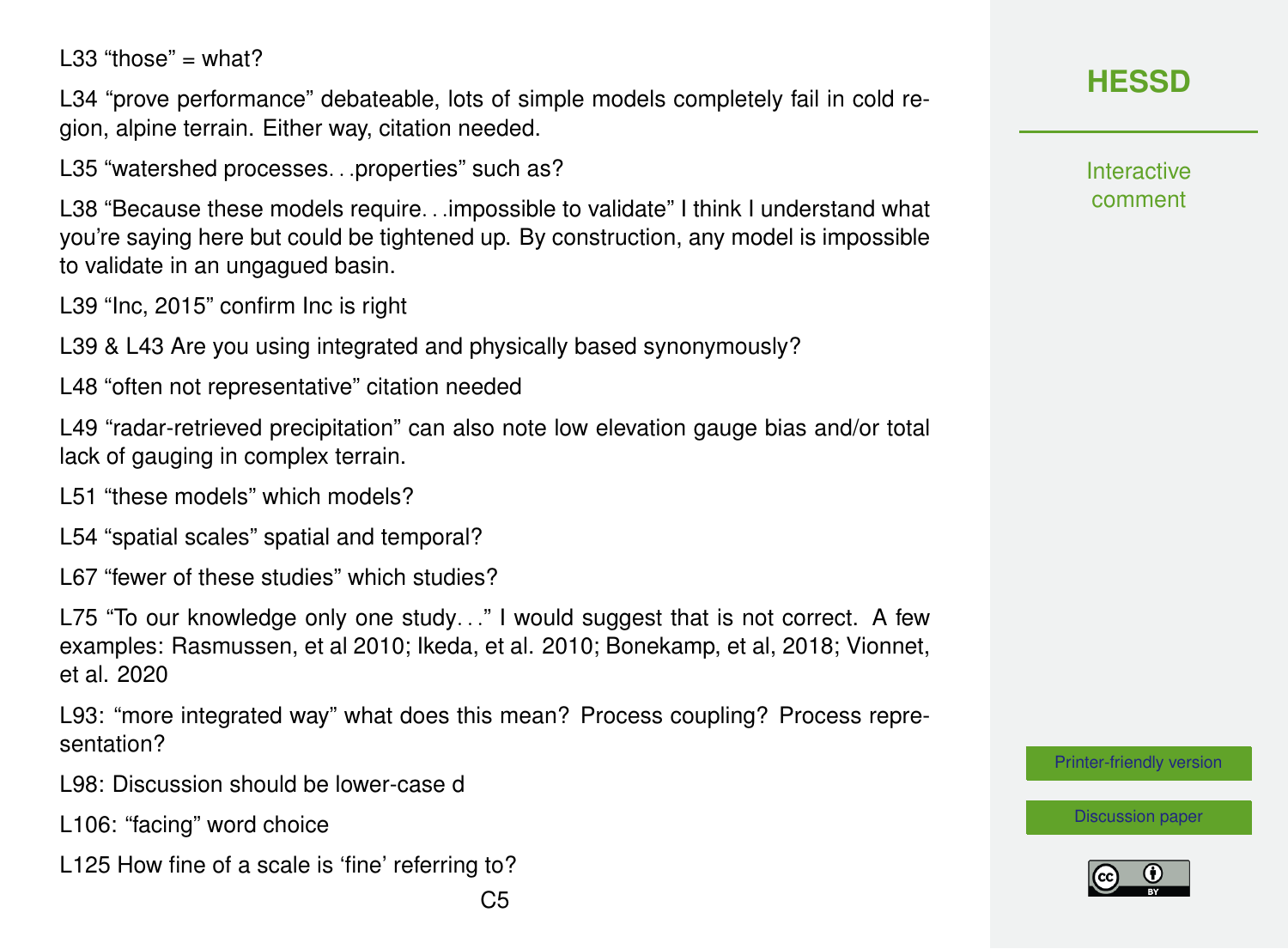L125 'Within this' what is this referring to?

L127 , missing after e.g.

L139 remove "also" after ParFlow

L143 Extra ( ) around Kollet citation

L144,145 double space after the e.g.,

L159 "forcing data" note what variables are being used

L161 "synthesizing" what does this mean in this context?

L165 I'm a bit surprised this was the only variable calibrated

L174 Personally I am not a fan of 'Nature run' or 'Truth'. Without any in situ observations we don't know what the 'truth' is (which is already a loaded term with models), and 'Nature run' makes me think 'naturalized flow'. I think 'reference' or 'baseline' would be more appropriate.

L188 "hydrological <state> variables"

L190 This entire section is missing variable units!

L212 How is net radiation calculated i.e., albedo parameterization? Key for how it interacts with your scale perturbations

L218 What z0 are you assuming for your turbulent heat fluxes? What stability parametrizations are being used??

L258 What does 'dampening the domain' mean in this context?

L260 "Afterwards", after what?

L270 "short-term simulation" what is the length of this?

L275-281 Reads like Results?

# **[HESSD](https://hess.copernicus.org/preprints/)**

**Interactive** comment

[Printer-friendly version](https://hess.copernicus.org/preprints/hess-2020-451/hess-2020-451-RC2-print.pdf)

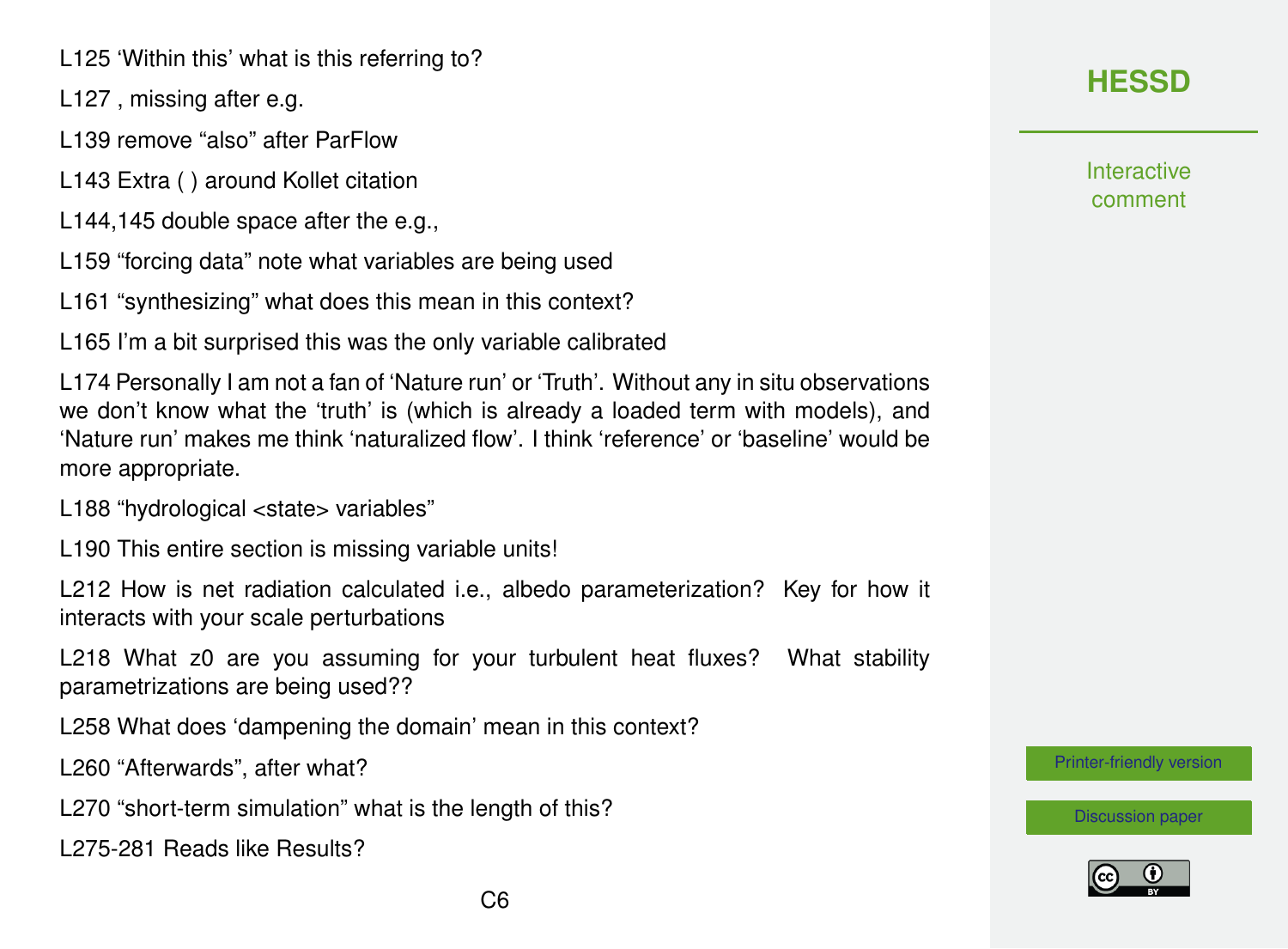increased uncertainty due increased number of parameters and process scale considerations. In cold regions smaller scale tends to result in better process representation due to capture small scale heterogeneities in mass and energy, however the rainfallrunoff literature tends to find increased uncertainty! This is a very nuanced point with a lot of literature supporting multiple sides that, in my opinion, deserves more than this one liner.

L368 "Decreases in terrain resolution may lead. . ." potentially, but it can also lead to

#### References

L317 double space in front of 11

Bonekamp, P. N. J., Collier, E. & Immerzeel, W. W. The impact of spatial resolution, landuse and spin-up time on resolving spatial precipitation patterns in the Himalayas The impact of spatial resolution, landuse and spin-up time on resolving spatial precipitation patterns in the Himalayas. J Hydrometeorol 19, 1565–1581 (2018).

DeBeer, C. M. & Pomeroy, J. W. Influence of snowpack and melt energy heterogeneity on snow cover depletion and snowmelt runoff simulation in a cold mountain environment. J Hydrol 553, 199–213 (2017).

Dornes, P., Pomeroy, J. W., Pietroniro, A. & Verseghy, D. L. Effects of Spatial Aggregation of Initial Conditions and Forcing Data on Modeling Snowmelt Using a Land Surface Scheme. Journal of Hydrometeorology 9, 789–803 (2008).

Ikeda, K. et al. Simulation of seasonal snowfall over Colorado. Atmos Res 97, 462–477 (2010).

Materia, S., Dirmeyer, P. A., Guo, Z., Alessandri, A. & Navarra, A. The Sensitivity of Simulated River Discharge to Land Surface Representation and Meteorological Forcings. J Hydrometeorol 11, 334–351 (2010).

Marsh, C. B., Pomeroy, J. W. & Spiteri, R. J. Implications of mountain shading on calculating energy for snowmelt using unstructured triangular meshes. Hydrol Process **[HESSD](https://hess.copernicus.org/preprints/)**

Interactive comment

[Printer-friendly version](https://hess.copernicus.org/preprints/hess-2020-451/hess-2020-451-RC2-print.pdf)

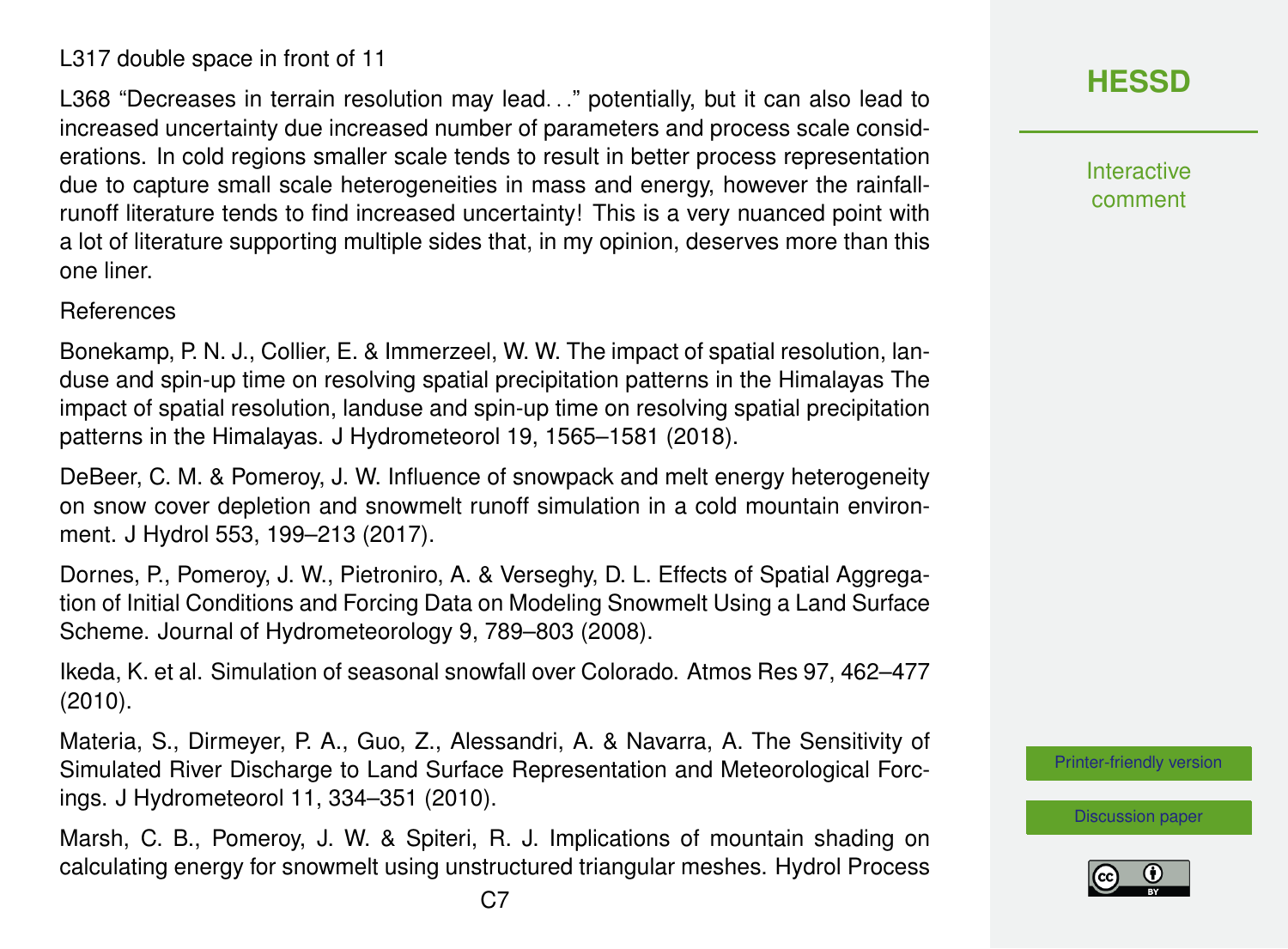26, 1767–1778 (2012).

Metcalfe, P., Beven, K. and Freer, J.: Dynamic TOPMODEL: A new implementation in R and its sensitivity to time and space steps, Environmental Modelling & Software, 72, 155 172, doi:10.1016/j.envsoft.2015.06.010, 2015.

Mizukami, N. et al. Hydrologic Implications of Different Large-Scale Meteorological Model Forcing Datasets in Mountainous Regions. J Hydrometeorol 15, 474–488 (2014).

Mott, R., Vionnet, V. & Grünewald, T. The Seasonal Snow Cover Dynamics: Review on Wind-Driven Coupling Processes. Frontiers Earth Sci 6, 197 (2018).

Klemeš, V.: Conceptualization and scale in hydrology, Journal of Hydrology, 65(1–3), 1 23, doi:10.1016/0022-1694(83)90208-1, 1983. Raleigh, M. S., Lundquist, J. D. and Clark, M. P.: Exploring the impact of forcing error characteristics on physically based snow simulations within a global sensitivity analysis framework, Hydrology and Earth System Sciences, 19(7), 3153–3179, doi:10.5194/hess-19-3153-2015, 2015.

Rasmussen, R. et al. High-Resolution Coupled Climate Runoff Simulations of Seasonal Snowfall over Colorado: A Process Study of Current and Warmer Climate. J Climate 24, 3015–3048 (2011).

Ryan, B. C. A Mathematical Model for Diagnosis and Prediction of Surface Winds in Mountainous Terrain. Journal of Applied Meteorology 16, 571 584 (1977).

Schlögl, S., Marty, C., Bavay, M. and Lehning, M.: Sensitivity of Alpine3D modeled snow cover to modifications in DEM resolution, station coverage and meteorological input quantities, Environmental Modelling & Software, 83, 387 396, doi:10.1016/j.envsoft.2016.02.017, 2016.

Vionnet, V., Fortin, V., Gaborit, E., Roy, G., Abrahamowicz, M., Gasset, N. and Pomeroy, J. W.: Assessing the factors governing the ability to predict late-spring flooding in cold-region mountain basins, Hydrol Earth Syst Sc, 24(4), 2141–2165, **Interactive** comment

**[HESSD](https://hess.copernicus.org/preprints/)**

[Printer-friendly version](https://hess.copernicus.org/preprints/hess-2020-451/hess-2020-451-RC2-print.pdf)